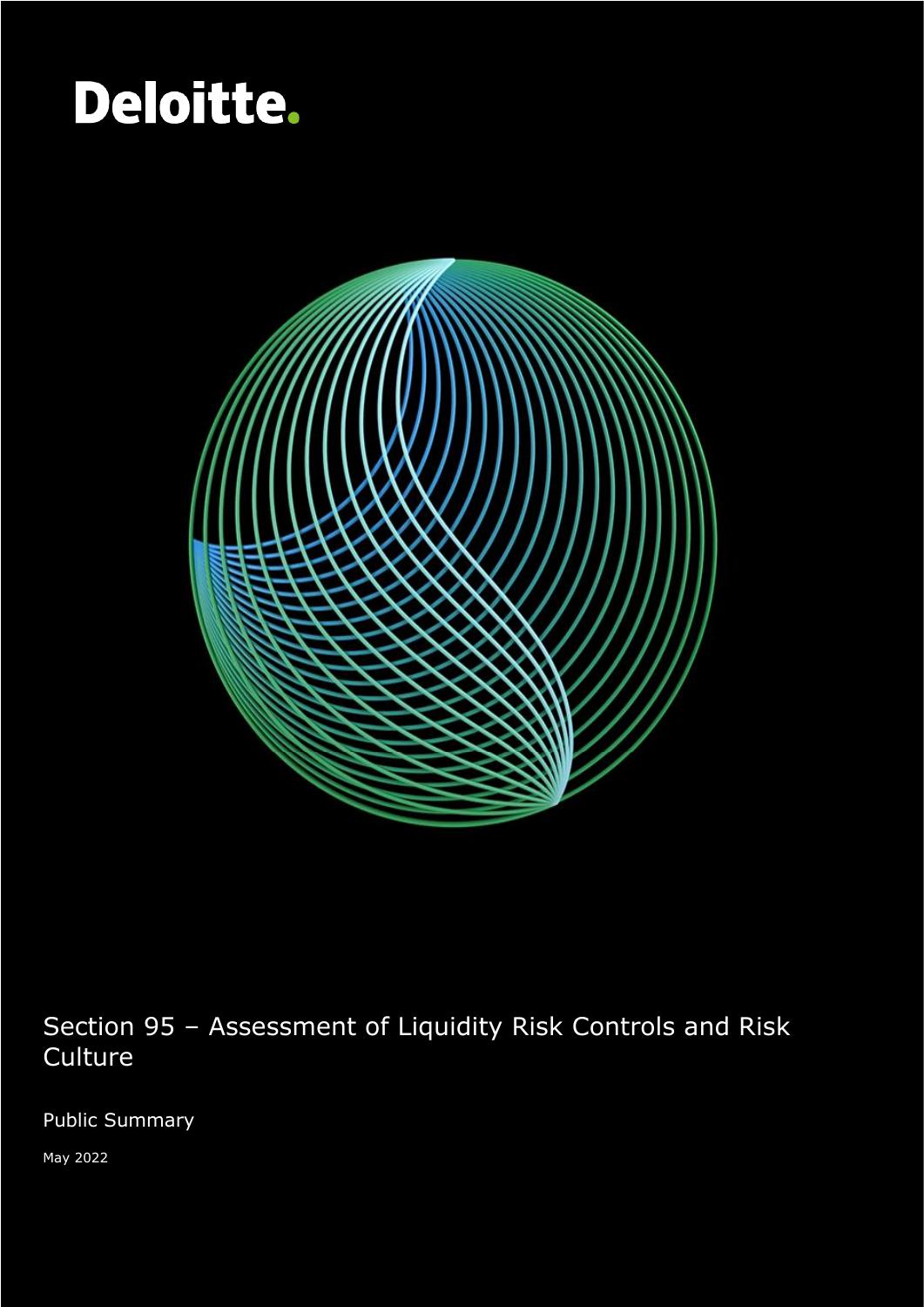# Context

#### **Background**

As disclosed in Westpac New Zealand Limited's (WNZL) September 2020 Disclosure Statement, WNZL was noncompliant with the Conditions of Registration 14 (requiring compliance with three quantitative ratios for liquidity risk management) where:

- The methodology used by WNZL (since 2017) to determine the cash inflows of certain Revolving Credit Facility (RFC) products for the purpose of calculating mismatch ratios incorporated simplifying assumptions that did not have the effect of decreasing the value of the ratio as required by Liquidity Policy (BS13).
- The methodology used by WNZL (since 2012) to determine cash outflows for the 32-day Constant Maturity Deposits (32 CMD) product cash outflows for the purpose of calculating mismatch ratios did not account for a product feature which allowed the product to be withdrawn prior to the 32-day notice period.

The above non-complaint issues were serious in terms of both the impact on the bank's liquidity ratios, and in terms of the period of time the breaches existed.

Further non-compliance issues were identified by the RBNZ's liquidity thematic review.

The root causes of the non-compliance issues were primarily attributed to a Treasury control environment which lacked accountability, governance, ownership and clear understanding of the end-to-end liquidity risk management. This assessment was further supported by a Treasury Risk Culture review undertaken by an independent consultant in February 2021 which concluded that "WNZL Treasury risk culture was reactive and not proactive".

The outcomes from multiple external reviews, along with the outcomes from the RBNZ liquidity thematic review and the external culture review were consolidated by WNZL to form a Liquidity Remediation Plan.

#### **Scope of our assessment**

The objective was for Deloitte to perform an external assessment to assist the RBNZ in assessing:

- WNZL's BS13 control environment;
- WNZL's remediation activities; and
- Whether the scope of the Risk Culture reviews was sufficient to identify the key risk culture issues in WNZL Treasury and the Financial Markets and Treasury Risk (FMTR) teams.

The focus of this assessment was to establish whether issues identified by various reports, including risk culture issues have been sufficiently addressed and that the updated control environment supports ongoing compliance with the requirements of BS13.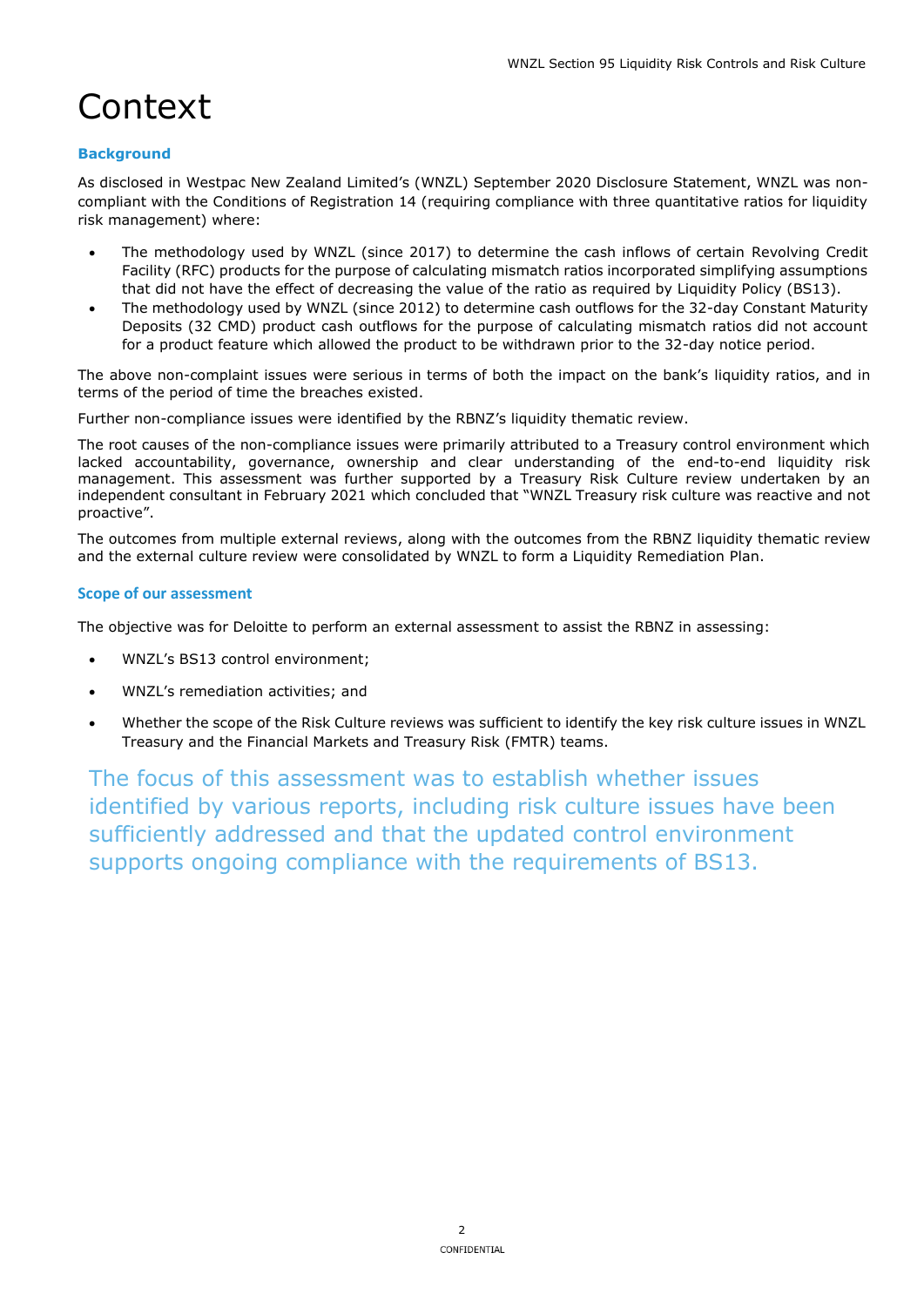## Assessment Summary

#### **WNZL's BS13 Liquidity Control Environment**

The assessment focused on WNZL's overall liquidity control environment, control testing (design and operating effectiveness), the extent of manual processes weakening the control framework and continued reliance on Westpac Banking Corporation (WBC) for model, calculation and reporting.

Overall, WNZL have improved its liquidity control environment. The repatriation of the liquidity model to New Zealand has necessitated changes to its operating model which has included: transferring responsibilities to WNZL Treasury, Treasury Finance and Market Risk, refreshing existing liquidity risk management frameworks, redefining roles and responsibilities across the three lines of defence, strengthening the reporting to relevant committees and uplifting the governance around product change and modelling. In addition, the repatriation of the model has resulted in rigorous reviews and external validation of model inputs and assumptions prior to implementation. The repatriation of the liquidity model has significantly reduced the reliance on WBC and streamlined the process of calculation and reporting.

Additionally, WNZL reassessed its obligations, risks and controls which led to the development and improved linkage of new and existing controls to manage liquidity risk and support the compliance with BS13 requirements. These controls have been subject to review by first and second-line teams.

Our assessment has found no material gaps or issues and the recommendations listed below support further refinement of the liquidity control environment as new changes are embedded and additional enhancements are identified.

Currently, there are 58 controls linked to liquidity risk. We recommend WNZL:

- Consolidate controls which will help with the ongoing management and review of these controls (examples provided in the long form report);
- Resolve, in a timely manner, areas which are identified as " Requires Improvement" as a result of design and operating effectiveness assessments (4 out of 58 controls); and
- Continue to invest in the automation of controls, particularly those relating to the model and reporting.

In addition, further activities should be explored by WNZL to ensure:

- Continued reduction of dependency on WBC for data and trade booking systems migrated as part of the BS11 (Outsourcing Policy) project;
- Dependency on WNZL technology is mitigated by implementing a Service Level Agreement (SLA) supported with metrics by which the service is measured, and committing to actions required if the agreed level is not achieved;
- Linking General IT or other centralised controls that are subject to review outside Treasury which support the overall liquidity risk management framework and compliance with BS13 in the Treasury documentation as additional means of supporting compliance;
- All control owners and operators become fully aware of their roles and responsibilities;
- Spreadsheets used by Treasury and Financial Markets and Treasury Risk teams adhere to the User Developed Application (UDA) policy where required, and UDA controls owners are at the appropriate level.

#### **WNZL's Remediation Activities**

The Liquidity Remediation Plan (LRP) was formed to deliver milestone actions following the external reviews, the RBNZ liquidity thematic review and an independent culture review.

The milestones of the LRP were split into four workstreams to address the different nature of the underlying findings:

- 1. Governance: Focus on roles and responsibilities, product governance, model governance and liquidity framework documents.
- 2. Controls: Compliance with BS13 and APRA Prudential Standard (APS210), robust environment to support the new liquidity model.
- 3. Data and Models: Remediation of non-compliance issues, milestones to support the repatriation of the liquidity model including model methodology documentation and the validation of the model prior to going live.
- 4. Risk Culture: Assessment of the independent review and transition from a reactive to proactive culture.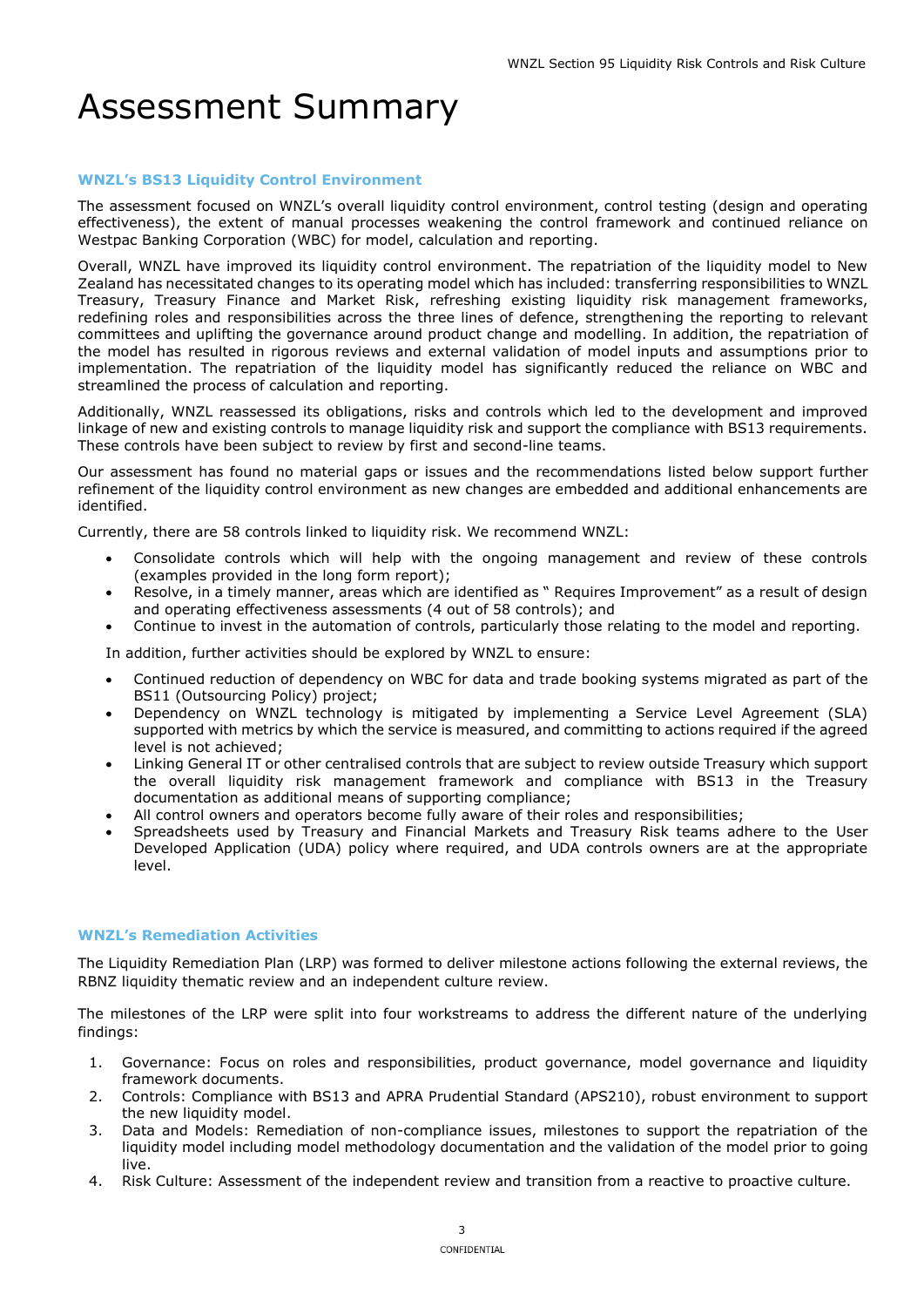At the end of the Deloitte assessment, we concluded that 59 of 73 remediation milestones had been finalised by WNZL. Nine milestones have been marked as closed but have further actions which were to be completed outside of the LRP (i.e. as part of BAU activity) and five milestones remain open as the remediation of these milestones are beyond the timeline of this report.

Based on our work performed and enquiries, we do not believe that the nine closed milestones with additional actions and five open milestones represent significant risk at this time. Management expect these milestones to be finalised later in 2022 or embedded with the wider risk review initiatives currently planned by WNZL.

#### **Assessment of Risk Culture Review**

As a result of the risk culture deficiencies, WNZL engaged an external consultant to perform an independent risk culture review of WNZL Treasury. The first review concluded that the risk culture at WNZL Treasury was reactive and identified several findings and recommendations which were incorporated as milestones by WNZL into the LRP. We have assessed the completion of these milestones and note that all the risk culture milestones (13) are closed or closed with additional actions (1) identified.

A second independent review was conducted to assess the progress made since the first review and to make recommendations for future focus. The second review acknowledged that the risk culture has improved since the first review with significant shifts in individual behaviours and mindsets. However, the second review noted that the risk culture at WNZL Treasury still remains reactive, with more work required to complete the transition to a systematic and thereafter, proactive risk culture. To this end, the report made further Treasury specific and WNZL wide recommendations. WNZL is currently proposing to address the Treasury specific recommendations via the Treasury team's Continuous Improvement Plan (CIP), and the WNZL-wide recommendations via the Risk Governance S95 programme and Culture Evolution Programme (CEP). We agree with the proposed next steps.

As a result of our work, we note that the scope of the two risk culture reviews completed was sufficient in identifying key risk culture issues within WNZL Treasury. WNZL has taken the initial steps to enhance their risk culture and are clearly moving in the right direction towards a proactive risk culture with increase in the number of resources, strong focus on governance processes and a shift in behaviours and mindsets. This targeted momentum should continue over the next 2 to 3 years, to see a progressive shift from a reactive to systematic and subsequently, proactive risk culture.